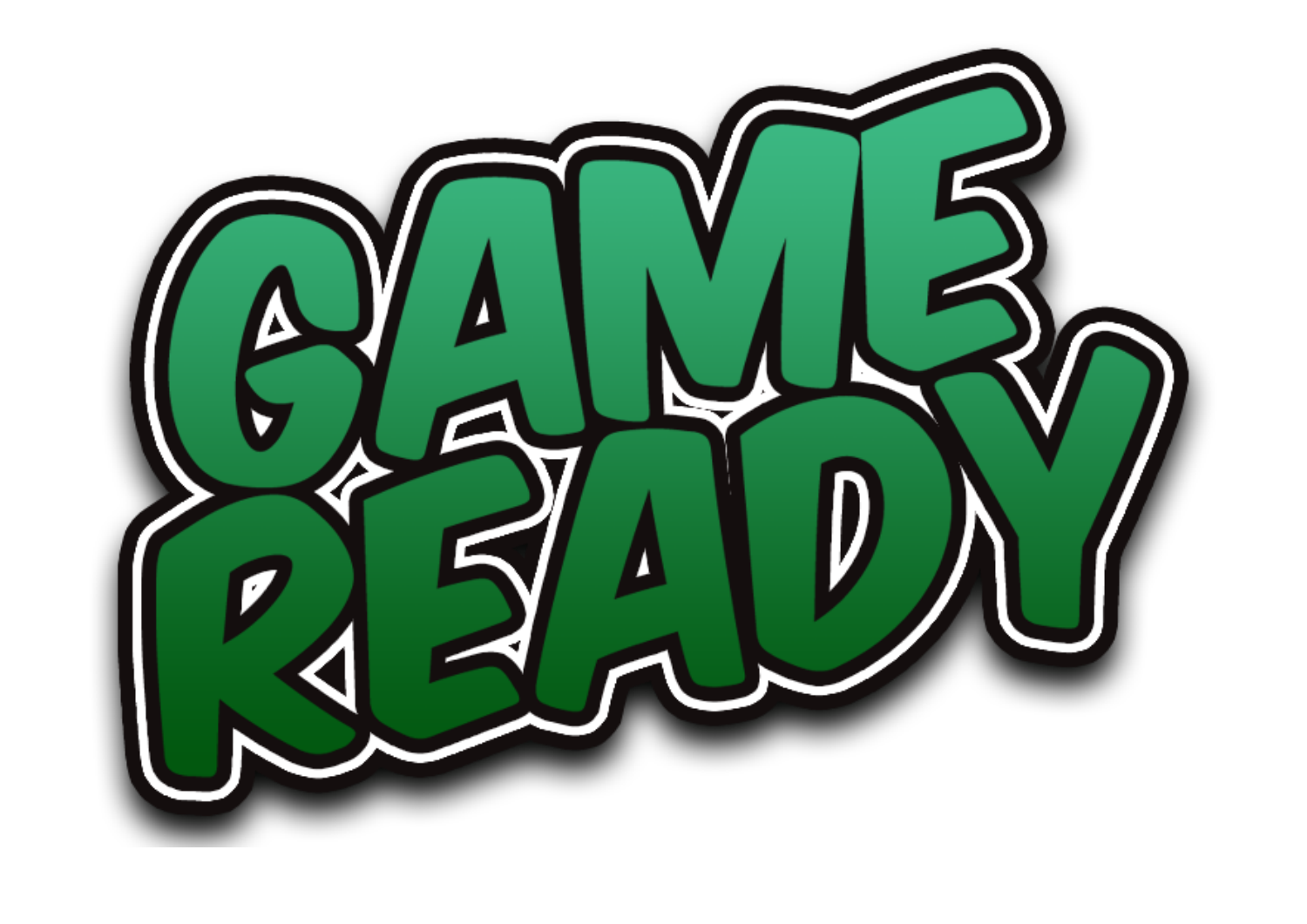# **U8's and U10's (45 minutes)**

## **Guidelines**

- Remember to watch the instructional videos provided for each drill (click the title of the drill)
- If you have questions about the session please ask coaches or email programs@fdba.com.au
- Print this session plan or keep it open on your phone/tablet to refer back to during the session

#### Equipment

- Basketball
- Enough space to move around freely (minimum 4m X 4m)
- Appropriate clothing participants wearing domestic team uniform
- Drink bottle
- 8-10 cones or objects to use as cones
- 3-5 rolls of toilet paper
- Bluetooth headphones/speaker
- Tablet (preferably) or phone with Zoom installed and signed in

### Zoom Links

- [Game Ready -](https://us06web.zoom.us/j/82794883506?pwd=SENndUU3bkN3OFVXY0FNYk10dDBzdz09) U8's
- [Game Ready -](https://us06web.zoom.us/j/88268202681?pwd=Y29xRFVoQmRxdDRDMFMvQ3N2Vm8zUT09) U10's

### Glossary of Terms

- **Dribbling:** The act of bouncing the ball in to the ground repeatedly enabling you to move freely around the court
- **"Dogs Paw"**: Relaxed finger tips and wrist, timing the movement to absorb impact of the ball and gently push the ball back towards the ground
- **"Sit on an imaginary toilet/chair":** A fun and simple way to get a players to "sit" in to an "athletic stance"
- **Triple Threat:** A position similar to "athletic stance" but holding the ball at your hip on the same side of your preferred hand ready to shoot, dribble or pass

### Focus Points and Objectives

- Create a fun learning environment for the kids
- Get kids active, outside and enjoying sport
- Build children's knowledge of basketball
- Start to teach the fundamentals of ball handling AKA "Dribbling"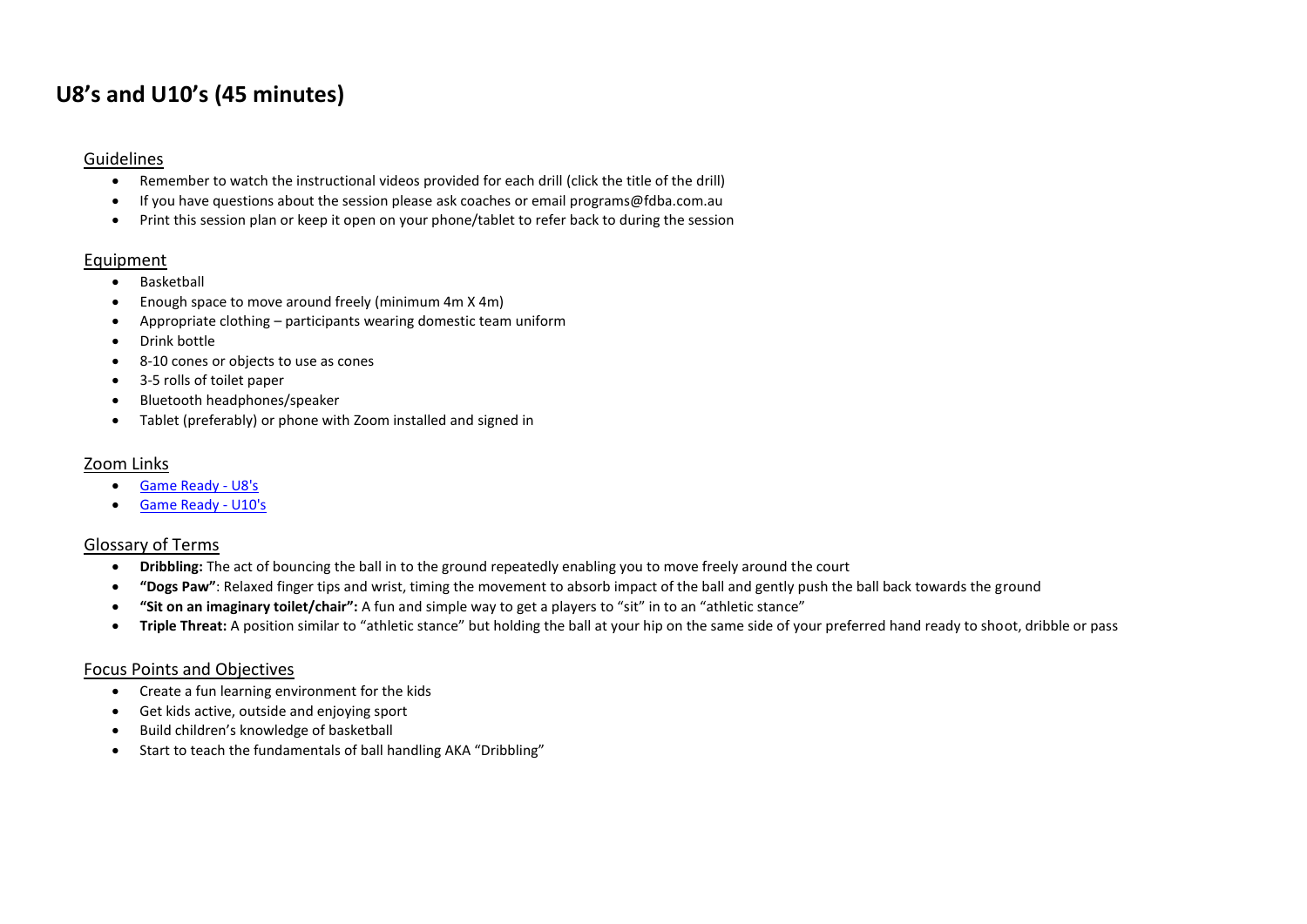## **[Warm Up](https://youtu.be/71Mwch0hJXg)** 5 minutes

High Knees X 10m, Run Backwards X 10m, Lateral Sideways March X 10m each leg, 1 Foot Hop X 10m, 2 Foot Hop X 10m 30 seconds each

| <b>Fundamentals of Ball Handling</b>                                                                                                                                                                                                                                              |                                                                                                                                                     | 5-10 minutes |
|-----------------------------------------------------------------------------------------------------------------------------------------------------------------------------------------------------------------------------------------------------------------------------------|-----------------------------------------------------------------------------------------------------------------------------------------------------|--------------|
| Equipment: Basketball and 2m X 2m space                                                                                                                                                                                                                                           | <b>Coaching Cues</b><br>"Dogs Paw" – Players can often have difficulty understanding this movement and over                                         |              |
| <b>Purpose:</b> To teach the fundamentals of dribbling a basketball<br><b>Instructions</b>                                                                                                                                                                                        | correct the fingertips instructions, have them mimic the movement a dogs paw makes<br>and encourage them to time this with the movement of the ball |              |
| Control dribbles L&R, low dribble L&R, crossover dribble L&R X 30 seconds each<br>Teach the players to use their fingertips<br>Encourage them to develop both hands equally<br>Encourage players in to a proper athletic stance - knees and hips bent like a "seated"<br>position | "Sit on an imaginary toilet/chair" - Kids love this and it helps get them to bend their<br>knees and hips in order to stay in an "athletic stance"  |              |
| Challenge<br>Have the player count how many dribbles they can achieve in a row<br>Have the player count how many dribbles they can get on each hand in 30 seconds                                                                                                                 |                                                                                                                                                     |              |

| <b>Farmers Gates</b>                                                                                                                                                                                                                                                                                                                                                                                                                                                                                          | 5-10 minutes                                                                                                                                                                                                                                                                                                     |
|---------------------------------------------------------------------------------------------------------------------------------------------------------------------------------------------------------------------------------------------------------------------------------------------------------------------------------------------------------------------------------------------------------------------------------------------------------------------------------------------------------------|------------------------------------------------------------------------------------------------------------------------------------------------------------------------------------------------------------------------------------------------------------------------------------------------------------------|
| Equipment: Basketball, 8-10 cones and as much open space as possible                                                                                                                                                                                                                                                                                                                                                                                                                                          | Coach                                                                                                                                                                                                                                                                                                            |
| Purpose: To help with spatial awareness, vision and gives kids a chance to apply their new skills to a game                                                                                                                                                                                                                                                                                                                                                                                                   | Continue to focus on technique but allow the player to experiment with<br>changes in direction and figure out the movement of the basketball as<br>they move around and navigate through cones                                                                                                                   |
| <b>Instructions</b><br>2-3 games of around 30 seconds to a minute, each time add rule or instruction<br>Lay out 5 pairs of cones roughly a metre apart, these pairs of cones will form the "gates"<br>Have the player start with their basketball at a random position between all of the "gates"<br>Call them to start the game by dribbling the ball and navigating through as many "gates" as possible<br>Run the game for 30 seconds to a minute and record how many "gates" they are able to run through | Cues<br>This game will force the player to keep their eyes up but still encourage<br>them to keep, you will notice they will drop their eyes immediately<br>after passing through a "gate". Encourage them to plan their path to<br>the next gate as they are passing through to help work on decision<br>making |
| Challenge<br>Have the player keep their score and attempt to beat it each time<br>Award bonus points for dribbling through a "gate" with their non-preferred hand<br>Award bonus points for performing a crossover dribble before dribbling through a "gate"                                                                                                                                                                                                                                                  |                                                                                                                                                                                                                                                                                                                  |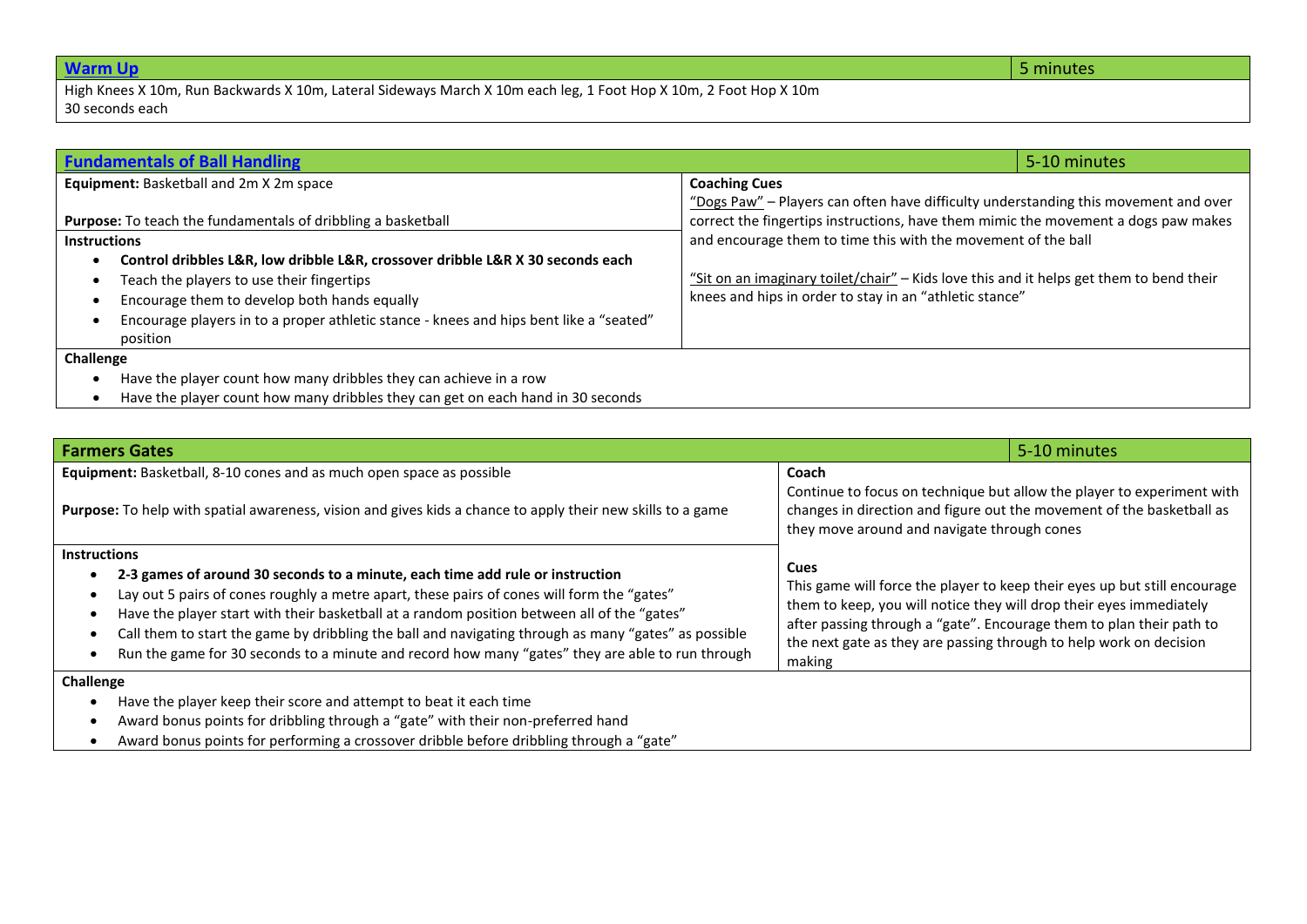| The Red Light Game                                                                                       |                      | 5-10 minutes |
|----------------------------------------------------------------------------------------------------------|----------------------|--------------|
| Equipment: Basketball and 4m X 4m space                                                                  | <b>Coaching Cues</b> |              |
|                                                                                                          | "Dogs Paw"           |              |
| Purpose: To challenge the players ball handling and reactive skills                                      |                      |              |
| Setup                                                                                                    | "Fingertips"         |              |
| 2-3 games of around 30 seconds to a minute, each time add rule or instruction                            |                      |              |
| Have the player start in an open space ready to start dribbling                                          |                      |              |
| Use the cue "Yellow Light" to signal them to start walking while dribbling, the cue "Green"<br>$\bullet$ |                      |              |
| Light" to signal them to start jogging and the cue "Red Light" to signal them to stop                    |                      |              |
| Challenge                                                                                                |                      |              |
| Introduce the cue "Orange Light" to have the players dribble walking backwards                           |                      |              |
| On the cue "Red Light" teach them to stop in a "triple threat" position                                  |                      |              |

| <b>Game Ready "Olympics"</b>                                                                                                                                           | 10 minutes |
|------------------------------------------------------------------------------------------------------------------------------------------------------------------------|------------|
| Equipment: Basketball, 3-5 rolls of toilet paper, cones/markers, and 4m X 4m space                                                                                     |            |
| Purpose: To challenge the players ball handling and physical skills                                                                                                    |            |
| <b>Instructions</b>                                                                                                                                                    |            |
| Spend around 2-3 minutes on each of the games below                                                                                                                    |            |
| Speed body wraps - Legs, waist, head X 10 and Figure-8 X 10 FIRST PERSON TO PRESS THUMBS UP EMOJI WINS!                                                                |            |
| Toilet paper high jump - Challenge the kids to see how many rolls they can jump                                                                                        |            |
| Chest pass "long throw" – Have them start at one cone and throw the ball as far as they can, measure the distance with a cone and then finally measure with their feet |            |